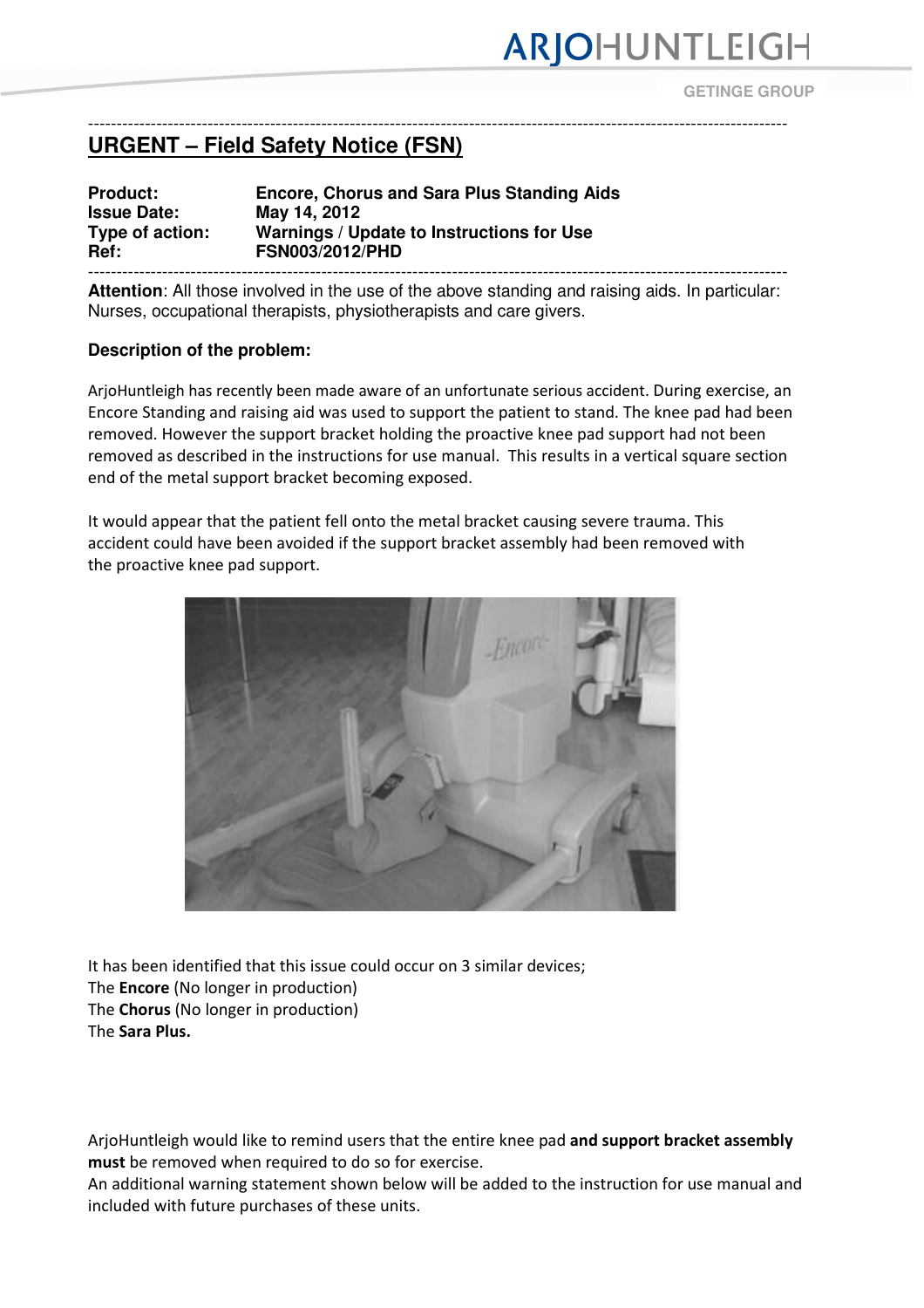# ARJOHUNTLEIGH

**GETINGE GROUP**

### Additional Warning

## Warning!

The Pro-Active knee pad assembly can be removed to allow exercise. Ensure that when the knee pad is removed, the adjoining support bracket is always removed before therapy begins. When refitting, ensure the pad is reinserted, retightened and covers the support bracket. Failure to do so could lead to serious injury.



#### IDENTIFICATION OF THE AFFECTED LIFTS